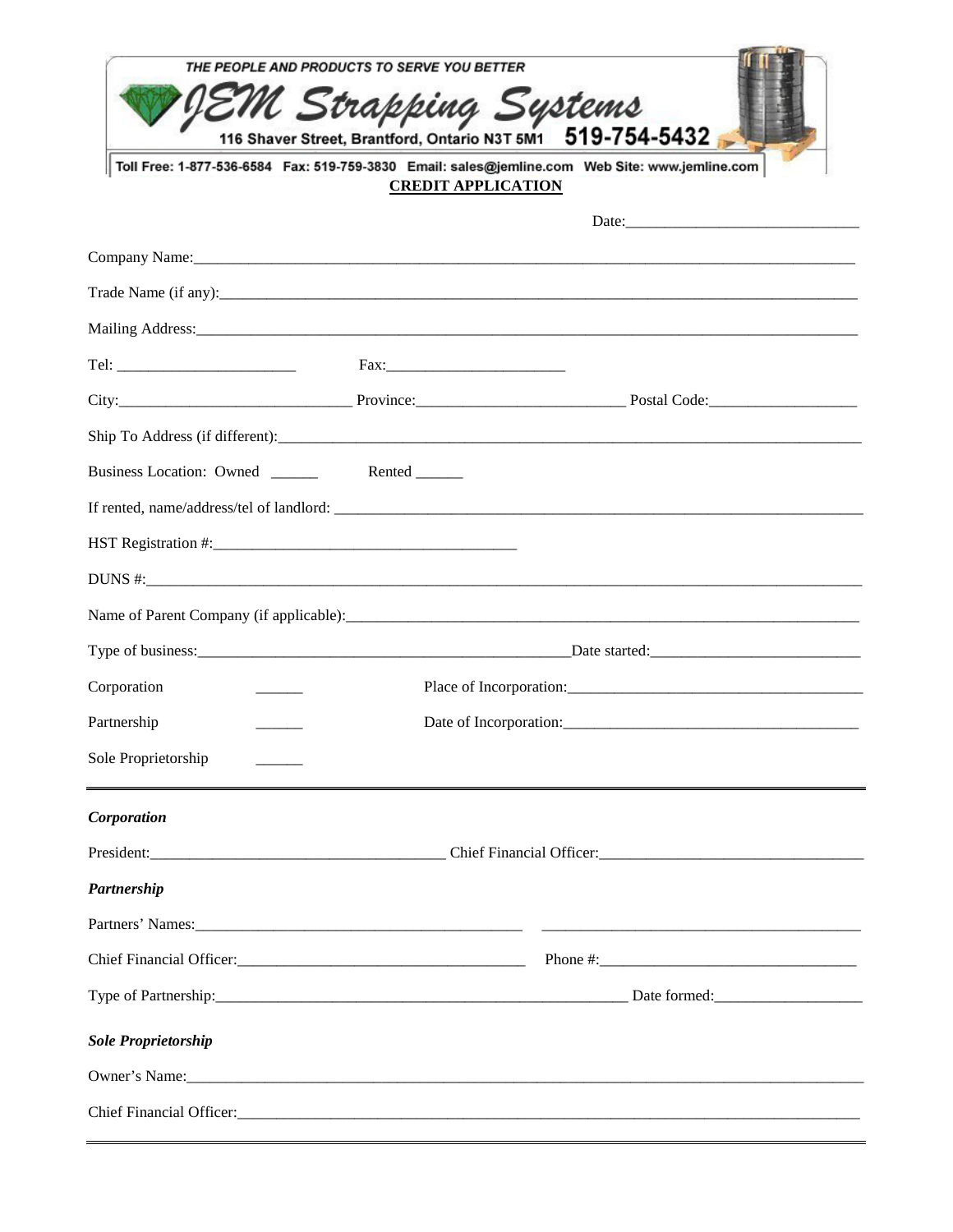| Purchasing Inside Rep Contact: |                                                                                                                                                                                                                               |  |  |
|--------------------------------|-------------------------------------------------------------------------------------------------------------------------------------------------------------------------------------------------------------------------------|--|--|
|                                |                                                                                                                                                                                                                               |  |  |
|                                |                                                                                                                                                                                                                               |  |  |
|                                |                                                                                                                                                                                                                               |  |  |
|                                | <b>CREDIT INFORMATION</b>                                                                                                                                                                                                     |  |  |
|                                | <b>TRADE REFERENCES</b>                                                                                                                                                                                                       |  |  |
|                                |                                                                                                                                                                                                                               |  |  |
|                                |                                                                                                                                                                                                                               |  |  |
|                                |                                                                                                                                                                                                                               |  |  |
|                                |                                                                                                                                                                                                                               |  |  |
|                                |                                                                                                                                                                                                                               |  |  |
|                                |                                                                                                                                                                                                                               |  |  |
|                                |                                                                                                                                                                                                                               |  |  |
|                                |                                                                                                                                                                                                                               |  |  |
|                                | Name: Name and the second contract of the second contract of the second contract of the second contract of the second contract of the second contract of the second contract of the second contract of the second contract of |  |  |
|                                |                                                                                                                                                                                                                               |  |  |
|                                |                                                                                                                                                                                                                               |  |  |
|                                |                                                                                                                                                                                                                               |  |  |
|                                | <b>BANK REFERENCES</b>                                                                                                                                                                                                        |  |  |
|                                |                                                                                                                                                                                                                               |  |  |
|                                |                                                                                                                                                                                                                               |  |  |
|                                |                                                                                                                                                                                                                               |  |  |
|                                | Account Manager:<br>1990 - Telephone #:<br>Telephone #:<br>1990 - Account #:<br>1990 - Account #:<br>1990 - Account #:<br>1990 - Account #:<br>1990 - Account #:                                                              |  |  |